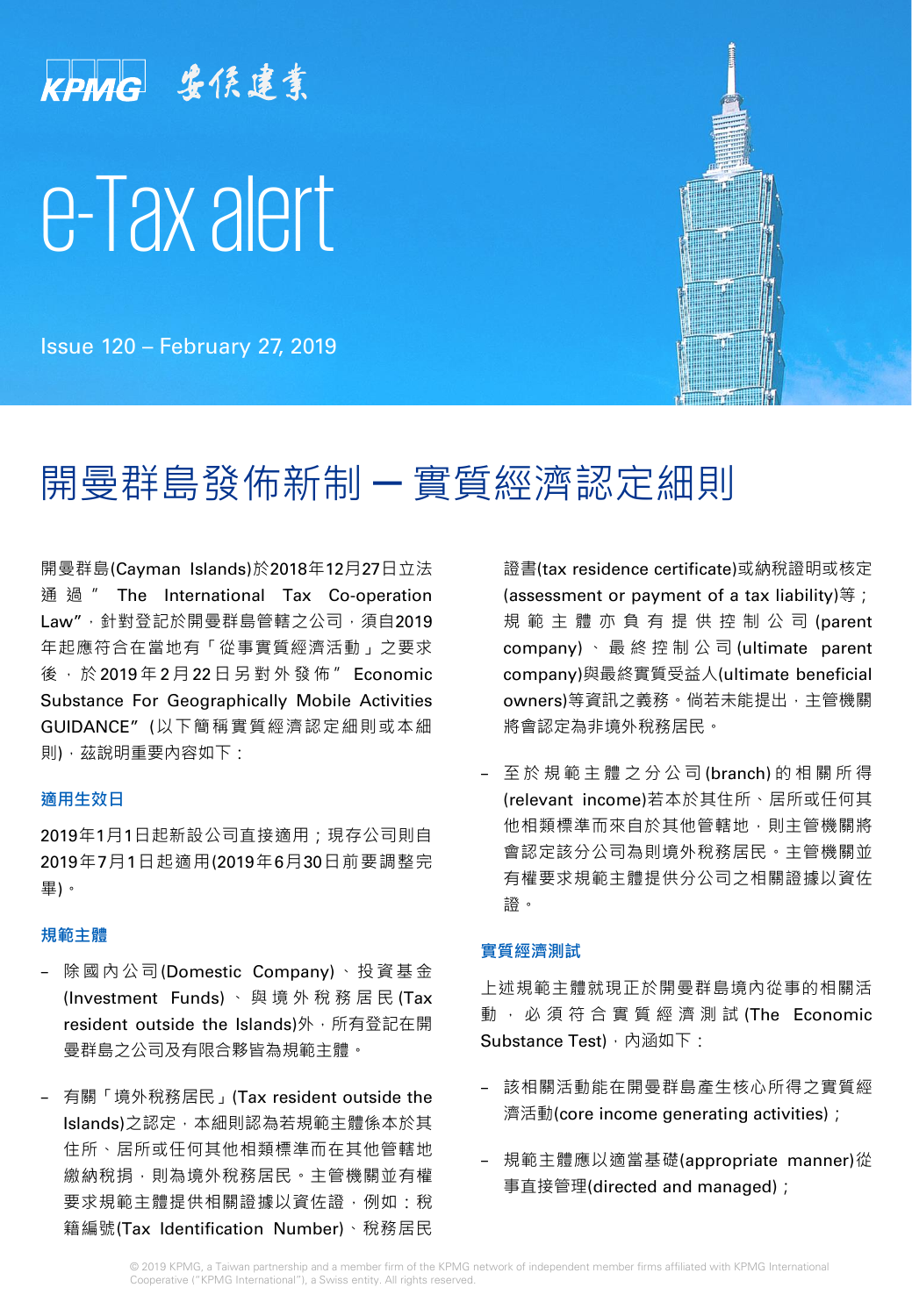- − 該相關活動所對應之收入須在開曼群島有一定程 度的營運支出(operating expenditure)、營業場 所 或 工 廠 等 財 產 或 設 備 之 實 體 存 在 (physical presence)與足夠數量且具適當合格的全職員工 (full-time employees)等。
- − 實質經濟活動類型如下表格:

| 相關活動                                               | 具體措施                                                                                                                                                                                                                                                                  |
|----------------------------------------------------|-----------------------------------------------------------------------------------------------------------------------------------------------------------------------------------------------------------------------------------------------------------------------|
| <b>Banking business</b>                            | 籌集資金、管理風險(包括信用、貨幣與利息風險);<br>採取套期保值;<br>提供貸款、信貸或其他金融服務;<br>$\overline{\phantom{0}}$<br>管理資本並準備報告或退貨給投資者或開曼群島金融管理局。                                                                                                                                                     |
| <b>Distribution and service</b><br>center business | 運輸和儲存貨物、零件與材料;<br>$\overline{a}$<br>管理股票;<br>$\overline{a}$<br>承接訂單;<br>$\qquad \qquad -$<br>提供諮詢或其他行政服務。                                                                                                                                                             |
| <b>Financing and leasing</b><br><b>business</b>    | 談判或商定資金條件;<br>識別和收購待租資產;<br>$\overline{\phantom{0}}$<br>設定融資或租賃之條款與期限;<br>$\overline{\phantom{0}}$<br>監督和修改融資或租賃協議和管理相關風險。                                                                                                                                            |
| <b>Fund management</b><br><b>business</b>          | 決策投資持有與出售;<br>$\qquad \qquad -$<br>計算風險和儲量;<br>$\overline{a}$<br>決策貨幣或利息波動與套期保值;<br>$\overline{\phantom{0}}$<br>為投資者或開曼群島金融管理局準備報告或退貨。<br>$\overline{\phantom{0}}$                                                                                                    |
| <b>Headquarters business</b>                       | 作出相關管理決策;<br>$\overline{\phantom{0}}$<br>代表集團內之其他公司產生支出;<br>集團內的協調活動。                                                                                                                                                                                                 |
| <b>Holding company</b><br><b>business</b>          | 與該業務相關的所有活動。<br>$\overline{a}$                                                                                                                                                                                                                                        |
| <b>Insurance business</b>                          | 預測或計算風險或其監督;<br>為風險投保或再保;<br>為投資者或開曼群島金融管理局準備報告或退貨。                                                                                                                                                                                                                   |
| <b>Intellectual property</b><br><b>business</b>    | 知識產權資產是專利或與專利相似的資產、研究與開發,或非貿易或無形品牌(包括<br>$\overline{\phantom{a}}$<br>商標), 行銷和分銷;<br>在特殊情況下,相關活動若是一高風險的知識財產權企業、或其他與核心所得與該<br>企業或智慧財產權有關,則可能包括:<br>• 對於無形資產的發展與開發所產生的收入, 做出決策和管理(及承擔)的風險;<br>•對於第三方獲取無形資產以及後續的開發與保護,做出決策和管理(及承擔)的風險。<br>•透過進行無形資產開發的基礎交易活動,而從第三方所產生的收入。 |

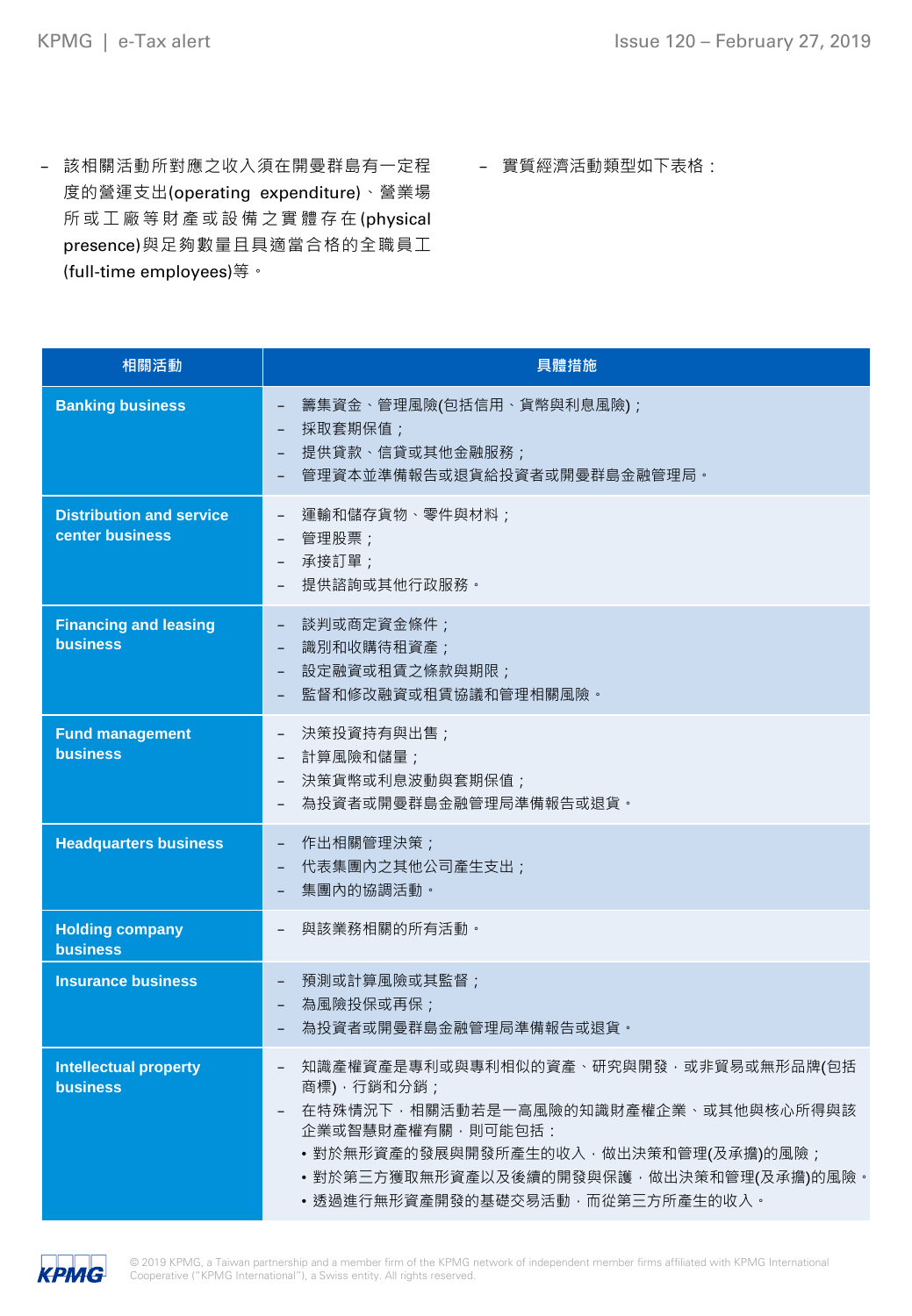#### **應申報義務**

- − 從2020年開始,規範主體可透過未來建置的申報 系 統 (Cayman Islands Economic Substance Portal),每年度通知主管機關下列事項:
	- 是否繼續從事上開實質經濟活動;
	- •若是,則規範主體之收入來源(無論主要或部分) 是否來自境外;若是,則須提供適當證據以資佐 證,主管機關並有權力要求規範主體提出;
	- 會計年度之終期。
- − 規範主體必須於上個會計年度終期後或2019年1月 1日起12個月內,準備並提交一份其符合實質經濟 测 試 的 報 告 書 給 主 管 機 關 , 已 完 成 報 告 義務,主管機關並有權要求規範主體提供相關資 料、文件或電子記錄等,內容約略如下:
	- 實質經濟活動之類型;
	- 實質經濟活動收入之數額與類型;
	- •實質經濟活動開支與資產之數額與類型;
	- 實質經濟活動營業場所、財產或設備之位置;
	- •實質經濟活動適當合格的全職員工的數量;
	- 從事或進行實質經濟活動之資訊;
	- 規範主體符合實質經濟測試之聲明;
	- 若為智慧財產權企業,須提交是否為高風險的知 識財產權企業之聲明;若是,則須進一步提供: 詳細的商業計畫、員工資訊、確實於開曼群島進 行之相關證據;
	- 任何跨國集團的詳細資訊。

### **未符合實質經濟測試之處置**

- − 於上開期限內未符合實質經濟測試,將處10,000 開曼幣,若往後會計年度仍未符合,則處100.000 開曼幣。若連續二年未能符合,主管機關將可採 取特殊處置,例如停業。
- − 任何人故意提供虛假或誤導性資料,將可處以 10,000開曼幣罰款或監禁5年或兩者兼施。
- − 開曼群島並可依照國際間之資訊交換規範,將規 範主體之相關訊息給控制公司、最終控制公司或 最終實質受益人之國家。

# **KPMG 觀察**

開曼群島新制主要是受到歐盟及OECD對於利用境外 公司做為規避稅負的關切及壓力,由於台商普遍運用 開曼群島做為控股公司或轉投資公司,此一新法勢必 造成相當衝擊。關於實質經濟活動之認定,開曼群島 政府雖已發布實質經濟認定細則,唯其內容仍有諸多 疑義尚待釐清。尤其若欲主張境外稅務居民而得予排 除適用經濟實質法認定之情形,實務上如何認定亦尚 待確認,如開曼群島公司之分公司(branch)的相關所 得(relevant income)若本於其住所、居所或任何其 他相類標準而來自於其他管轄地,則主管機關將會認 定該分公司為則境外稅務居民,惟相關所得(relevant income)之認定範圍亦有待進一步釐清。提醒企業仍 需密切關切實務之發展,併研擬適當之因應方案。

**作者**

**何嘉容 執業會計師 李惠仙 協理 陳淑淵 協理**